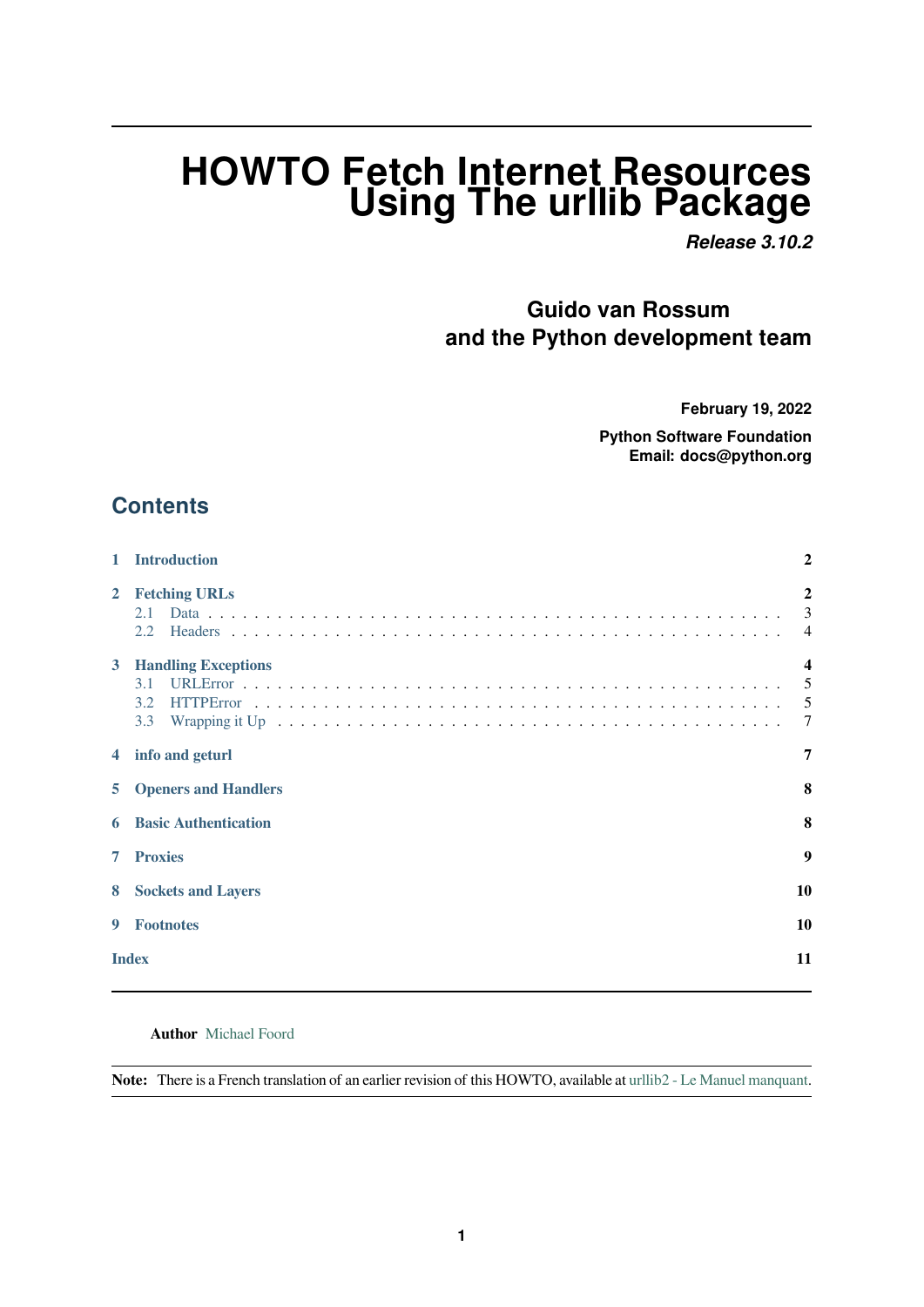### **1 Introduction**

#### <span id="page-1-0"></span>**Related Articles**

You may also find useful the following article on fetching web resources with Python:

• Basic Authentication

A tutorial on *Basic Authentication*, with examples in Python.

**urllib.request** [is a Python mo](http://www.voidspace.org.uk/python/articles/authentication.shtml)dule for fetching URLs (Uniform Resource Locators). It offers a very simple interface, in the form of the *urlopen* function. This is capable of fetching URLs using a variety of different protocols. It also offers a slightly more complex interface for handling common situations - like basic authentication, cookies, proxies and so on. These are provided by objects called handlers and openers.

urllib.request supports fetching URLs for many "URL schemes" (identified by the string before the ":" in URL for example "ftp" is the URL scheme of "ftp://python.org/") using their associated network protocols (e.g. FTP, HTTP). This tutorial focuses on the most common case, HTTP.

For straightforward situations *urlopen* is very easy to use. But as soon as you encounter errors or non-trivial cases when opening HTTP URLs, you will need some understanding of the HyperText Transfer Protocol. The most comprehensive and authoritative reference to HTTP is **RFC 2616**. This is a technical document and not intended to be easy to read. This HOWTO aims to illustrate using *urllib*, with enough detail about HTTP to help you through. It is not intended to replace the urllib.request docs, but is supplementary to them.

### **2 Fetching URLs**

<span id="page-1-1"></span>The simplest way to use urllib.request is as follows:

```
import urllib.request
with urllib.request.urlopen('http://python.org/') as response:
   html = response.read()
```
If you wish to retrieve a resource via URL and store it in a temporary location, you can do so via the shutil. copyfileobj() and tempfile.NamedTemporaryFile() functions:

```
import shutil
import tempfile
import urllib.request
with urllib.request.urlopen('http://python.org/') as response:
   with tempfile.NamedTemporaryFile(delete=False) as tmp_file:
        shutil.copyfileobj(response, tmp_file)
with open(tmp_file.name) as html:
   pass
```
Many uses of urllib will be that simple (note that instead of an 'http:' URL we could have used a URL starting with 'ftp:', 'file:', etc.). However, it's the purpose of this tutorial to explain the more complicated cases, concentrating on HTTP.

HTTP is based on requests and responses - the client makes requests and servers send responses. urllib.request mirrors this with a Request object which represents the HTTP request you are making. In its simplest form you create a Request object that specifies the URL you want to fetch. Calling urlopen with this Request object returns a response object for the URL requested. This response is a file-like object, which means you can for example call .read() on the response: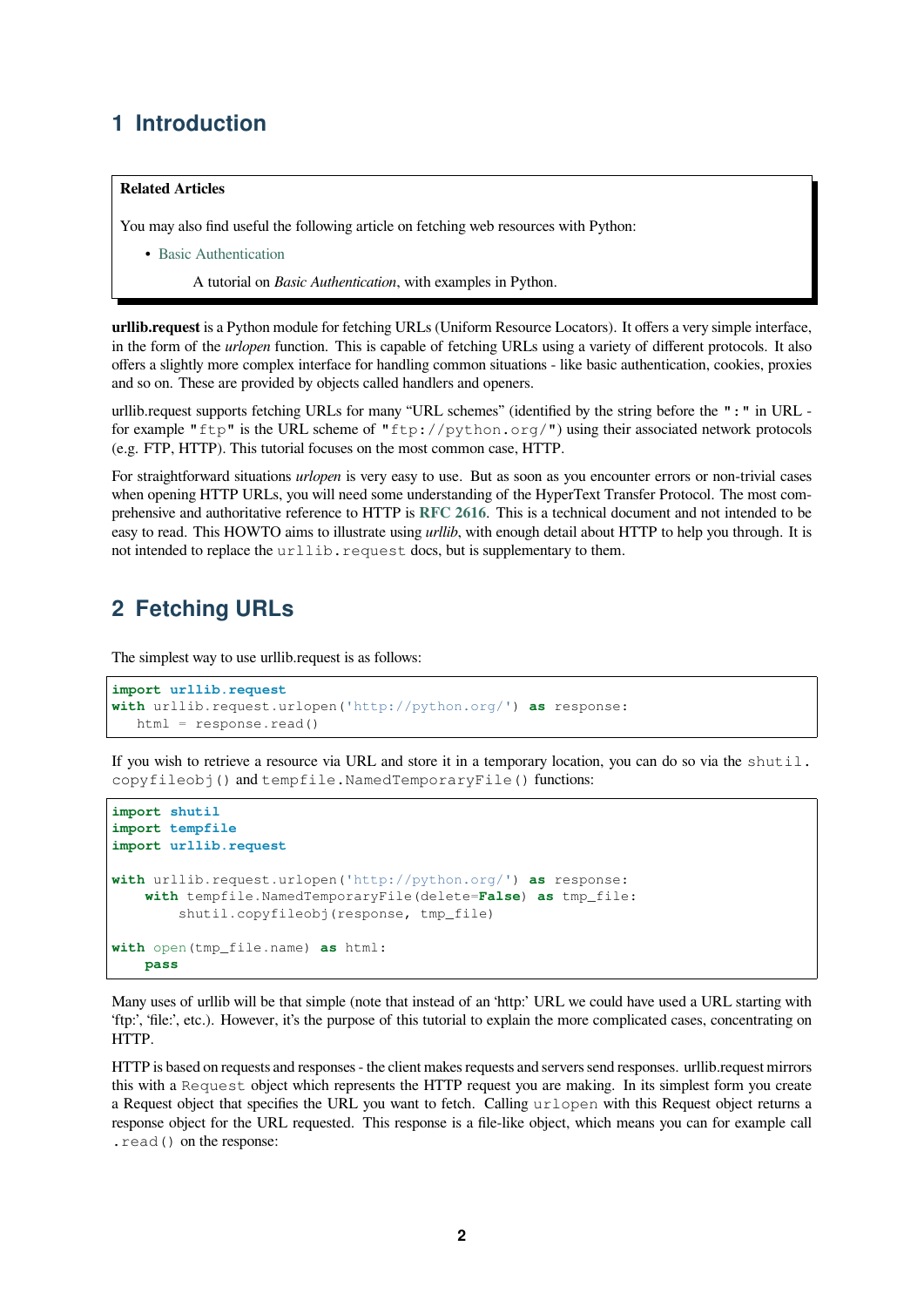```
import urllib.request
req = urllib.request.Request('http://www.voidspace.org.uk')
with urllib.request.urlopen(req) as response:
   the_page = response.read()
```
Note that urllib.request makes use of the same Request interface to handle all URL schemes. For example, you can make an FTP request like so:

req = urllib.request.Request('ftp://example.com/')

In the case of HTTP, there are two extra things that Request objects allow you to do: First, you can pass data to be sent to the server. Second, you can pass extra information ("metadata") *about* the data or about the request itself, to the server - this information is sent as HTTP "headers". Let's look at each of these in turn.

#### **2.1 Data**

<span id="page-2-0"></span>Sometimes you want to send data to a URL (often the URL will refer to a CGI (Common Gateway Interface) script or other web application). With HTTP, this is often done using what's known as a **POST** request. This is often what your browser does when you submit a HTML form that you filled in on the web. Not all POSTs have to come from forms: you can use a POST to transmit arbitrary data to your own application. In the common case of HTML forms, the data needs to be encoded in a standard way, and then passed to the Request object as the data argument. The encoding is done using a function from the urllib.parse library.

```
import urllib.parse
import urllib.request
url = 'http://www.someserver.com/cgi-bin/register.cgi'
values = {'name' : 'Michael Foord',
          'location' : 'Northampton',
          'language' : 'Python' }
data = urllib.parse.urlencode(values)
data = data.encode('ascii') # data should be bytes
req = urllib.request.Request(url, data)
with urllib.request.urlopen(req) as response:
   the\_page = response.read()
```
Note that other encodings are sometimes required (e.g. for file upload from HTML forms - see HTML Specification, Form Submission for more details).

If you do not pass the data argument, urllib uses a **GET** request. One way in which GET and POST requests differ is that POST requests often have "side-effects": they change the state of the system in some way (for example by placing an order with the website for a hundredweight of tinned spam to be delivered to [your door\). Though](https://www.w3.org/TR/REC-html40/interact/forms.html#h-17.13) [the HTTP standar](https://www.w3.org/TR/REC-html40/interact/forms.html#h-17.13)d makes it clear that POSTs are intended to *always* cause side-effects, and GET requests *never* to cause side-effects, nothing prevents a GET request from having side-effects, nor a POST requests from having no side-effects. Data can also be passed in an HTTP GET request by encoding it in the URL itself.

This is done as follows:

```
>>> import urllib.request
>>> import urllib.parse
>>> data = {}
>>> data['name'] = 'Somebody Here'
>>> data['location'] = 'Northampton'
>>> data['language'] = 'Python'
>>> url_values = urllib.parse.urlencode(data)
>>> print(url_values) # The order may differ from below.
name=Somebody+Here&language=Python&location=Northampton
>>> url = 'http://www.example.com/example.cgi'
```
(continues on next page)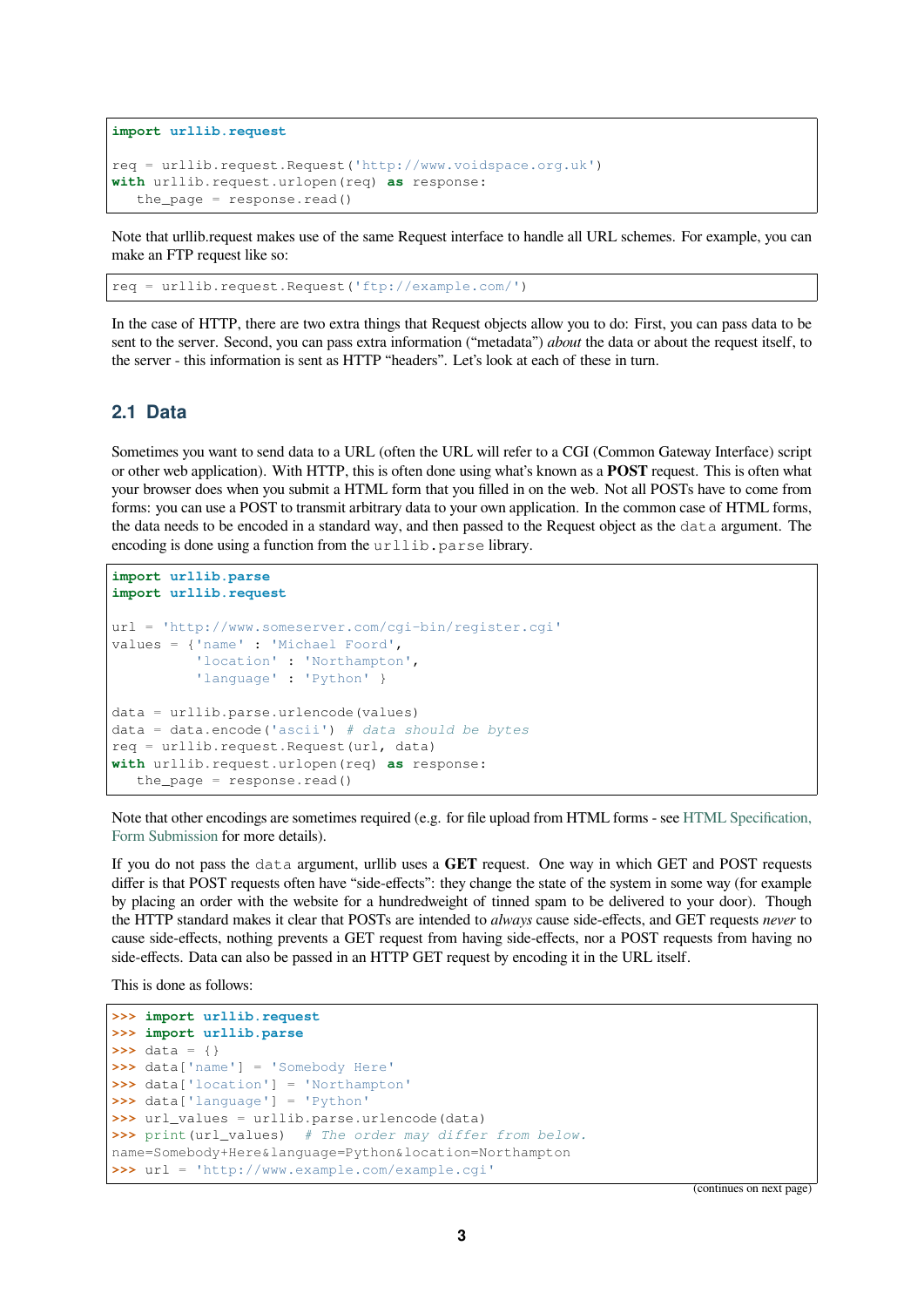```
\Rightarrow full url = url + '?' + url values
>>> data = urllib.request.urlopen(full_url)
```
Notice that the full URL is created by adding a ? to the URL, followed by the encoded values.

#### **2.2 Headers**

We'll discuss here one particular HTTP header, to illustrate how to add headers to your HTTP request.

<span id="page-3-0"></span>Some websites<sup>1</sup> dislike being browsed by programs, or send different versions to different browsers<sup>2</sup>. By default urllib identifies itself as Python-urllib/x.y (where x and y are the major and minor version numbers of the Python release, e.g.  $P$ ython-urllib/2.5), which may confuse the site, or just plain not work. The way a browser identifies itself is through the User-Agent header<sup>3</sup>. When you create a Request object you can pass a dictionary of headers in. [T](#page-3-2)he following example makes the same request as above, but identifies itself as a [v](#page-3-3)ersion of Internet  $Explorer<sup>4</sup>$ .

```
import urllib.parse
import urllib.request
url = 'http://www.someserver.com/cgi-bin/register.cgi'
user_agent = 'Mozilla/5.0 (Windows NT 6.1; Win64; x64)'
values = {'name': 'Michael Foord',
          'location': 'Northampton',
          'language': 'Python' }
headers = {'User-Agent': user_agent}
data = urllib.parse.urlencode(values)
data = data.encode('ascii')
req = urllib.request.Fequest(url, data, headers)with urllib.request.urlopen(req) as response:
   the_page = response.read()
```
The response also has two useful methods. See the section on *info and geturl* which comes after we have a look at what happens when things go wrong.

### **3 Handling Exceptions**

<span id="page-3-1"></span>*urlopen* raises URLError when it cannot handle a response (though as usual with Python APIs, built-in exceptions such as ValueError, TypeError etc. may also be raised).

HTTPError is the subclass of URLError raised in the specific case of HTTP URLs.

The exception classes are exported from the urllib.error module.

<sup>&</sup>lt;sup>1</sup> Google for example.

<sup>&</sup>lt;sup>2</sup> Browser sniffing is a very bad practice for website design - building sites using web standards is much more sensible. Unfortunately a lot of sites still send different versions to different browsers.

<sup>3</sup> The user agent for MSIE 6 is *'Mozilla/4.0 (compatible; MSIE 6.0; Windows NT 5.1; SV1; .NET CLR 1.1.4322)'*

<span id="page-3-4"></span><span id="page-3-3"></span><span id="page-3-2"></span><sup>4</sup> For details of more HTTP request headers, see Quick Reference to HTTP Headers.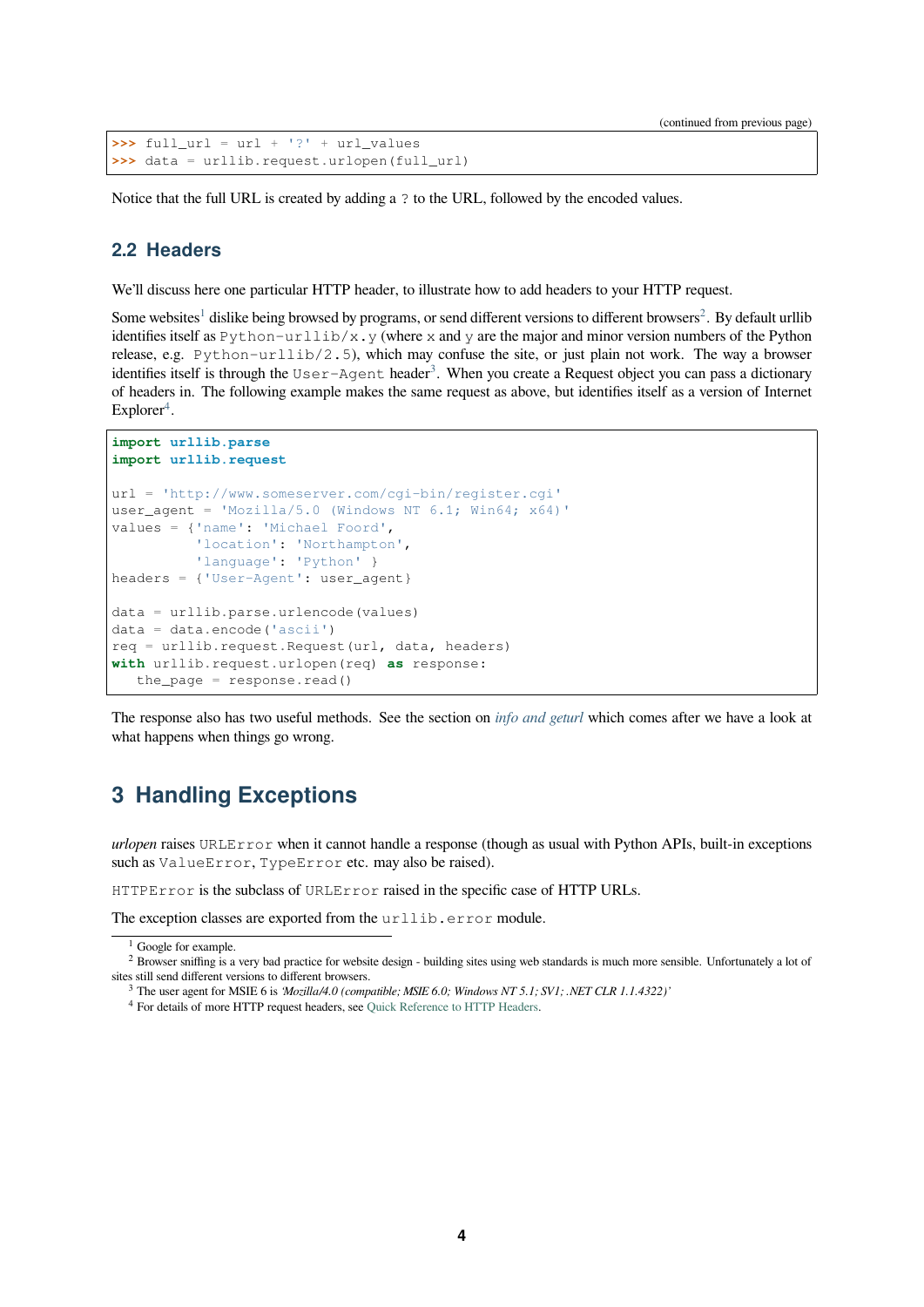#### **3.1 URLError**

Often, URLError is raised because there is no network connection (no route to the specified server), or the specified server doesn't exist. In this case, the exception raised will have a 'reason' attribute, which is a tuple containing an error code and a text error message.

<span id="page-4-0"></span>e.g.

```
>>> req = urllib.request.Request('http://www.pretend_server.org')
>>> try: urllib.request.urlopen(req)
... except urllib.error.URLError as e:
... print(e.reason)
...
(4, 'getaddrinfo failed')
```
#### **3.2 HTTPError**

<span id="page-4-1"></span>Every HTTP response from the server contains a numeric "status code". Sometimes the status code indicates that the server is unable to fulfil the request. The default handlers will handle some of these responses for you (for example, if the response is a "redirection" that requests the client fetch the document from a different URL, urllib will handle that for you). For those it can't handle, urlopen will raise an HTTPError. Typical errors include '404' (page not found), '403' (request forbidden), and '401' (authentication required).

See section 10 of **RFC 2616** for a reference on all the HTTP error codes.

The HTTPError instance raised will have an integer 'code' attribute, which corresponds to the error sent by the server.

#### **Error Codes**

Because the default handlers handle redirects (codes in the 300 range), and codes in the 100–299 range indicate success, you will usually only see error codes in the 400–599 range.

http.server.BaseHTTPRequestHandler.responses is a useful dictionary of response codes in that shows all the response codes used by **RFC 2616**. The dictionary is reproduced here for convenience

```
# Table mapping response codes to messages; entries have the
# form {code: (shortmessage, longmessage)}.
responses = {
   100: ('Continue', 'Request received, please continue'),
    101: ('Switching Protocols',
          'Switching to new protocol; obey Upgrade header'),
    200: ('OK', 'Request fulfilled, document follows'),
    201: ('Created', 'Document created, URL follows'),
    202: ('Accepted',
          'Request accepted, processing continues off-line'),
    203: ('Non-Authoritative Information', 'Request fulfilled from cache'),
    204: ('No Content', 'Request fulfilled, nothing follows'),
    205: ('Reset Content', 'Clear input form for further input.'),
   206: ('Partial Content', 'Partial content follows.'),
    300: ('Multiple Choices',
          'Object has several resources -- see URI list'),
    301: ('Moved Permanently', 'Object moved permanently -- see URI list'),
    302: ('Found', 'Object moved temporarily -- see URI list'),
    303: ('See Other', 'Object moved -- see Method and URL list'),
    304: ('Not Modified',
          'Document has not changed since given time'),
    305: ('Use Proxy',
```
(continues on next page)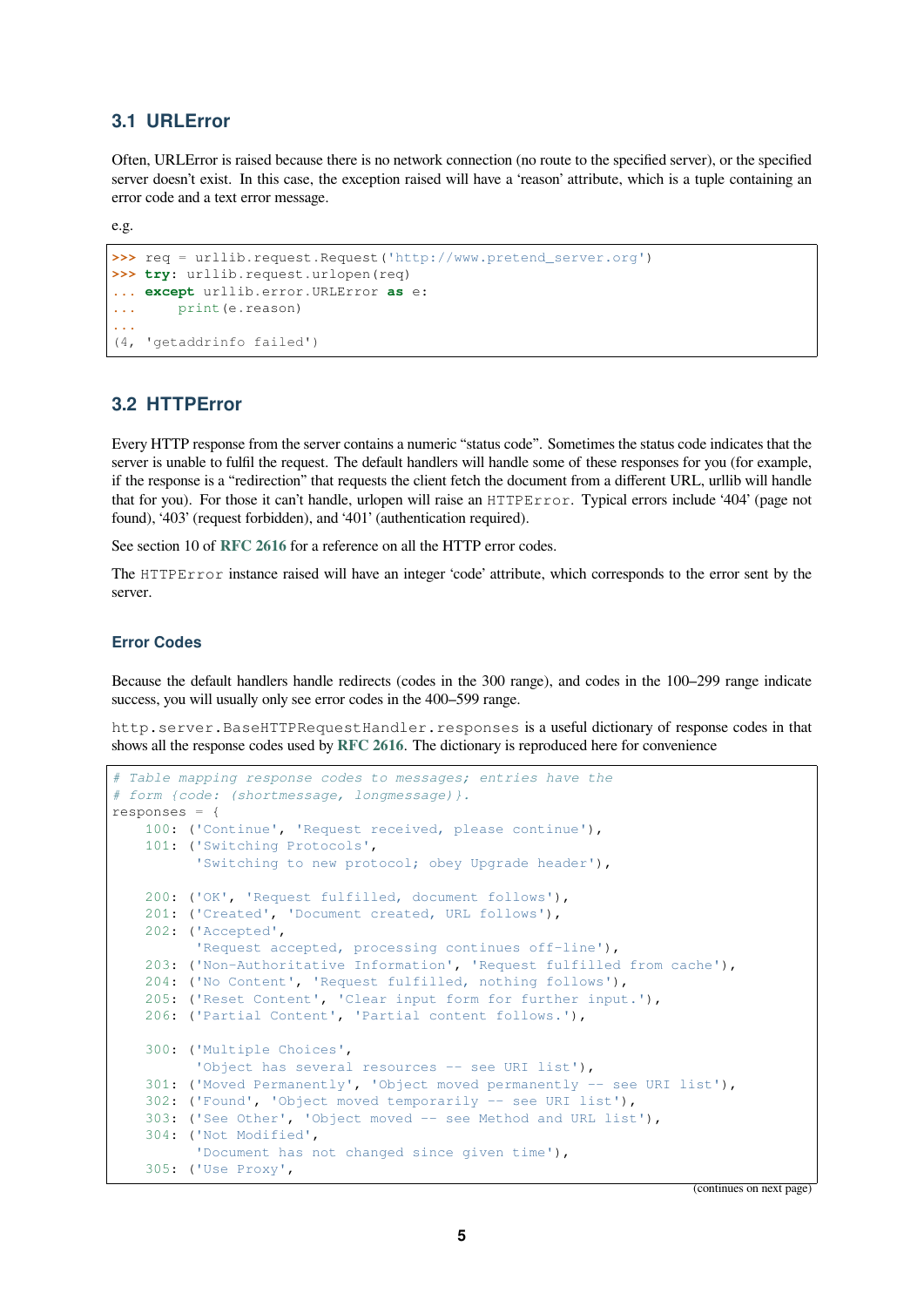(continued from previous page)

```
'You must use proxy specified in Location to access this '
      'resource.'),
307: ('Temporary Redirect',
      'Object moved temporarily -- see URI list'),
400: ('Bad Request',
      'Bad request syntax or unsupported method'),
401: ('Unauthorized',
      'No permission -- see authorization schemes'),
402: ('Payment Required',
      'No payment -- see charging schemes'),
403: ('Forbidden',
      'Request forbidden -- authorization will not help'),
404: ('Not Found', 'Nothing matches the given URI'),
405: ('Method Not Allowed',
      'Specified method is invalid for this server.'),
406: ('Not Acceptable', 'URI not available in preferred format.'),
407: ('Proxy Authentication Required', 'You must authenticate with '
      'this proxy before proceeding.'),
408: ('Request Timeout', 'Request timed out; try again later.'),
409: ('Conflict', 'Request conflict.'),
410: ('Gone',
      'URI no longer exists and has been permanently removed.'),
411: ('Length Required', 'Client must specify Content-Length.'),
412: ('Precondition Failed', 'Precondition in headers is false.'),
413: ('Request Entity Too Large', 'Entity is too large.'),
414: ('Request-URI Too Long', 'URI is too long.'),
415: ('Unsupported Media Type', 'Entity body in unsupported format.'),
416: ('Requested Range Not Satisfiable',
      'Cannot satisfy request range.'),
417: ('Expectation Failed',
      'Expect condition could not be satisfied.'),
500: ('Internal Server Error', 'Server got itself in trouble'),
501: ('Not Implemented',
      'Server does not support this operation'),
502: ('Bad Gateway', 'Invalid responses from another server/proxy.'),
503: ('Service Unavailable',
      'The server cannot process the request due to a high load'),
504: ('Gateway Timeout',
      'The gateway server did not receive a timely response'),
505: ('HTTP Version Not Supported', 'Cannot fulfill request.'),
}
```
When an error is raised the server responds by returning an HTTP error code *and* an error page. You can use the HTTPError instance as a response on the page returned. This means that as well as the code attribute, it also has read, geturl, and info, methods as returned by the urllib.response module:

```
>>> req = urllib.request.Request('http://www.python.org/fish.html')
>>> try:
... urllib.request.urlopen(req)
... except urllib.error.HTTPError as e:
... print(e.code)
... print(e.read())
...
404
b'<!DOCTYPE html PUBLIC "-//W3C//DTD XHTML 1.0 Transitional//EN"
 "http://www.w3.org/TR/xhtml1/DTD/xhtml1-transitional.dtd">\n\n\n<html
  ...
 <title>Page Not Found</title>\n
  ...
```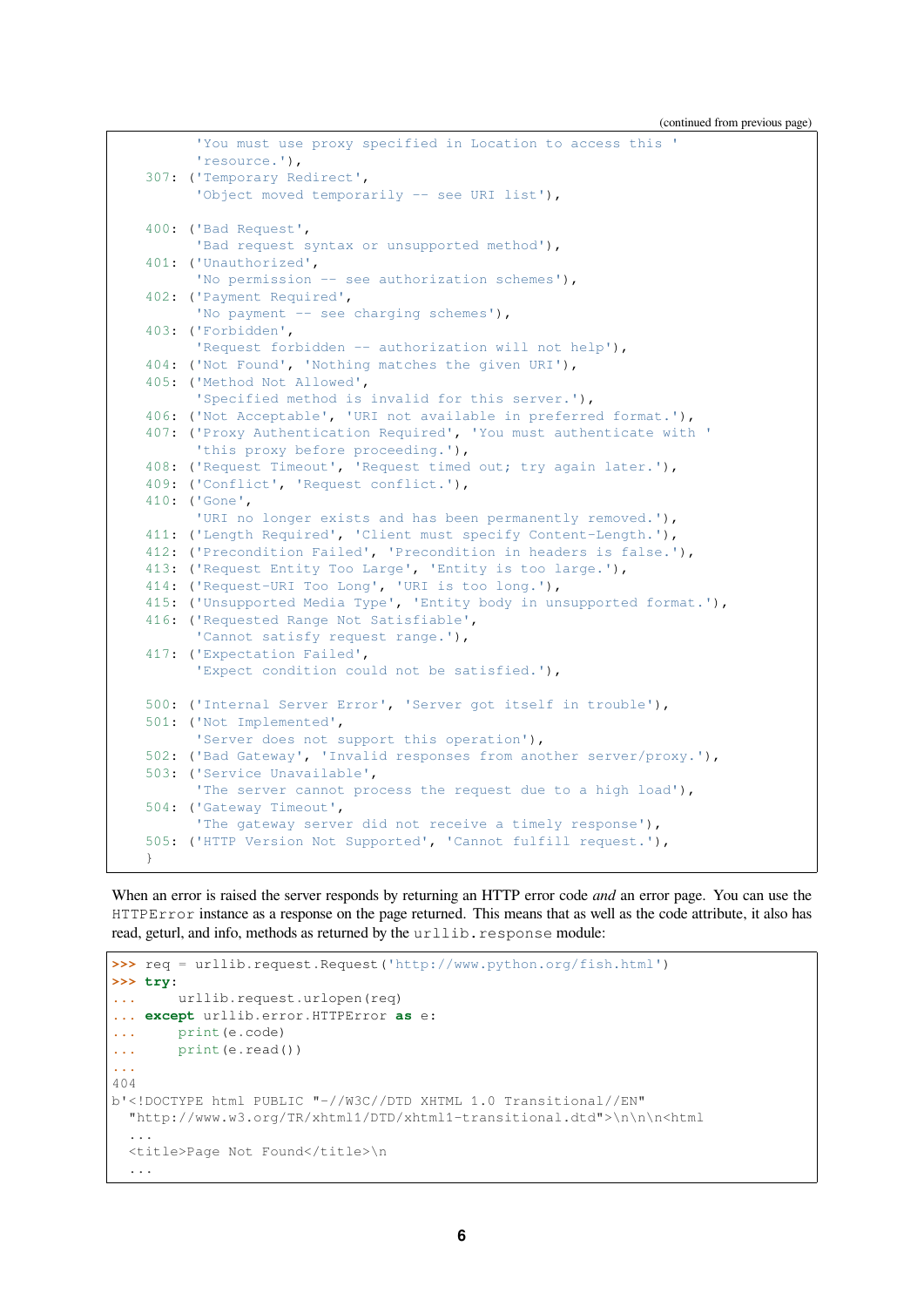#### **3.3 Wrapping it Up**

So if you want to be prepared for HTTPError *or* URLError there are two basic approaches. I prefer the second approach.

#### <span id="page-6-0"></span>**Number 1**

```
from urllib.request import Request, urlopen
from urllib.error import URLError, HTTPError
req = Request(someurl)
try:
   response = urlopen(req)except HTTPError as e:
   print('The server couldn\'t fulfill the request.')
   print('Error code: ', e.code)
except URLError as e:
   print('We failed to reach a server.')
   print('Reason: ', e.reason)
else:
    # everything is fine
```
**Note:** The except HTTPError *must* come first, otherwise except URLError will *also* catch an HTTPError.

#### **Number 2**

```
from urllib.request import Request, urlopen
from urllib.error import URLError
req = Request(someurl)
try:
   response = urlopen(req)
except URLError as e:
   if hasattr(e, 'reason'):
       print('We failed to reach a server.')
        print('Reason: ', e.reason)
    elif hasattr(e, 'code'):
        print('The server couldn\'t fulfill the request.')
        print('Error code: ', e.code)
else:
    # everything is fine
```
### **4 info and geturl**

<span id="page-6-1"></span>The response returned by urlopen (or the HTTPError instance) has two useful methods  $info()$  and  $geturl()$ and is defined in the module urllib.response..

**geturl** - this returns the real URL of the page fetched. This is useful because urlopen (or the opener object used) may have followed a redirect. The URL of the page fetched may not be the same as the URL requested.

**info** - this returns a dictionary-like object that describes the page fetched, particularly the headers sent by the server. It is currently an http.client.HTTPMessage instance.

Typical headers include 'Content-length', 'Content-type', and so on. See the Quick Reference to HTTP Headers for a useful listing of HTTP headers with brief explanations of their meaning and use.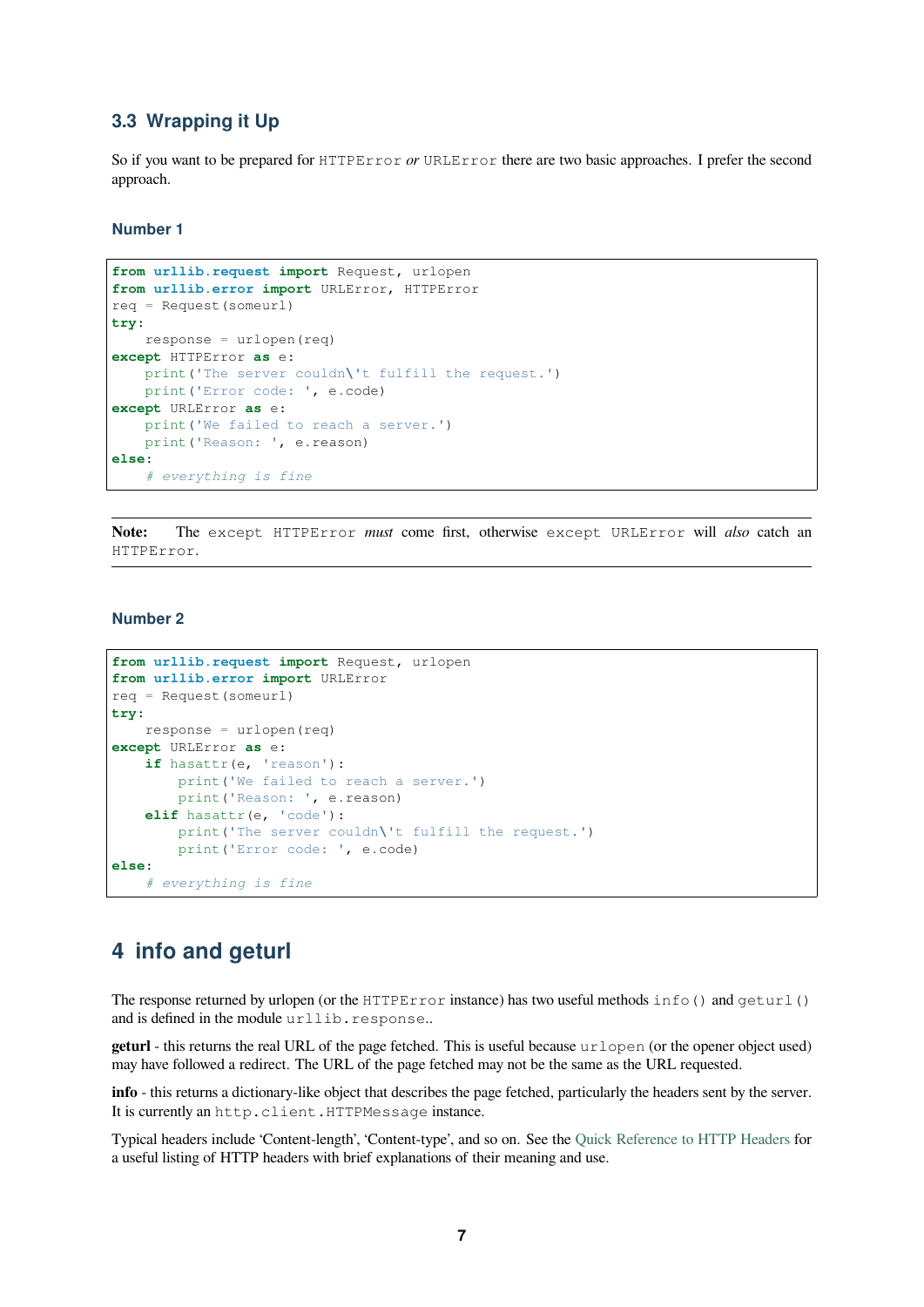### **5 Openers and Handlers**

<span id="page-7-0"></span>When you fetch a URL you use an opener (an instance of the perhaps confusingly-named urllib.request. OpenerDirector). Normally we have been using the default opener - via urlopen - but you can create custom openers. Openers use handlers. All the "heavy lifting" is done by the handlers. Each handler knows how to open URLs for a particular URL scheme (http, ftp, etc.), or how to handle an aspect of URL opening, for example HTTP redirections or HTTP cookies.

You will want to create openers if you want to fetch URLs with specific handlers installed, for example to get an opener that handles cookies, or to get an opener that does not handle redirections.

To create an opener, instantiate an OpenerDirector, and then call add handler(some handler instance) repeatedly.

Alternatively, you can use build\_opener, which is a convenience function for creating opener objects with a single function call. build\_opener adds several handlers by default, but provides a quick way to add more and/or override the default handlers.

Other sorts of handlers you might want to can handle proxies, authentication, and other common but slightly specialised situations.

install\_opener can be used to make an opener object the (global) default opener. This means that calls to urlopen will use the opener you have installed.

Opener objects have an open method, which can be called directly to fetch urls in the same way as the urlopen function: there's no need to call install\_opener, except as a convenience.

### **6 Basic Authentication**

<span id="page-7-1"></span>To illustrate creating and installing a handler we will use the HTTPBasicAuthHandler. For a more detailed discussion of this subject – including an explanation of how Basic Authentication works - see the Basic Authentication Tutorial.

When authentication is required, the server sends a header (as well as the 401 error code) requesting authentication. This specifies the authentication scheme and a 'realm'. The header looks like: WWW-Authen[ticate: SCHEME](http://www.voidspace.org.uk/python/articles/authentication.shtml) [realm=](http://www.voidspace.org.uk/python/articles/authentication.shtml)"REALM".

e.g.

WWW-Authenticate: Basic realm="cPanel Users"

The client should then retry the request with the appropriate name and password for the realm included as a header in the request. This is 'basic authentication'. In order to simplify this process we can create an instance of HTTPBasicAuthHandler and an opener to use this handler.

The HTTPBasicAuthHandler uses an object called a password manager to handle the mapping of URLs and realms to passwords and usernames. If you know what the realm is (from the authentication header sent by the server), then you can use a HTTPPasswordMgr. Frequently one doesn't care what the realm is. In that case, it is convenient to use HTTPPasswordMgrWithDefaultRealm. This allows you to specify a default username and password for a URL. This will be supplied in the absence of you providing an alternative combination for a specific realm. We indicate this by providing None as the realm argument to the add\_password method.

The top-level URL is the first URL that requires authentication. URLs "deeper" than the URL you pass to .add\_password() will also match.

```
# create a password manager
password_mgr = urllib.request.HTTPPasswordMgrWithDefaultRealm()
# Add the username and password.
# If we knew the realm, we could use it instead of None.
top_level_url = "http://example.com/foo/"
```
(continues on next page)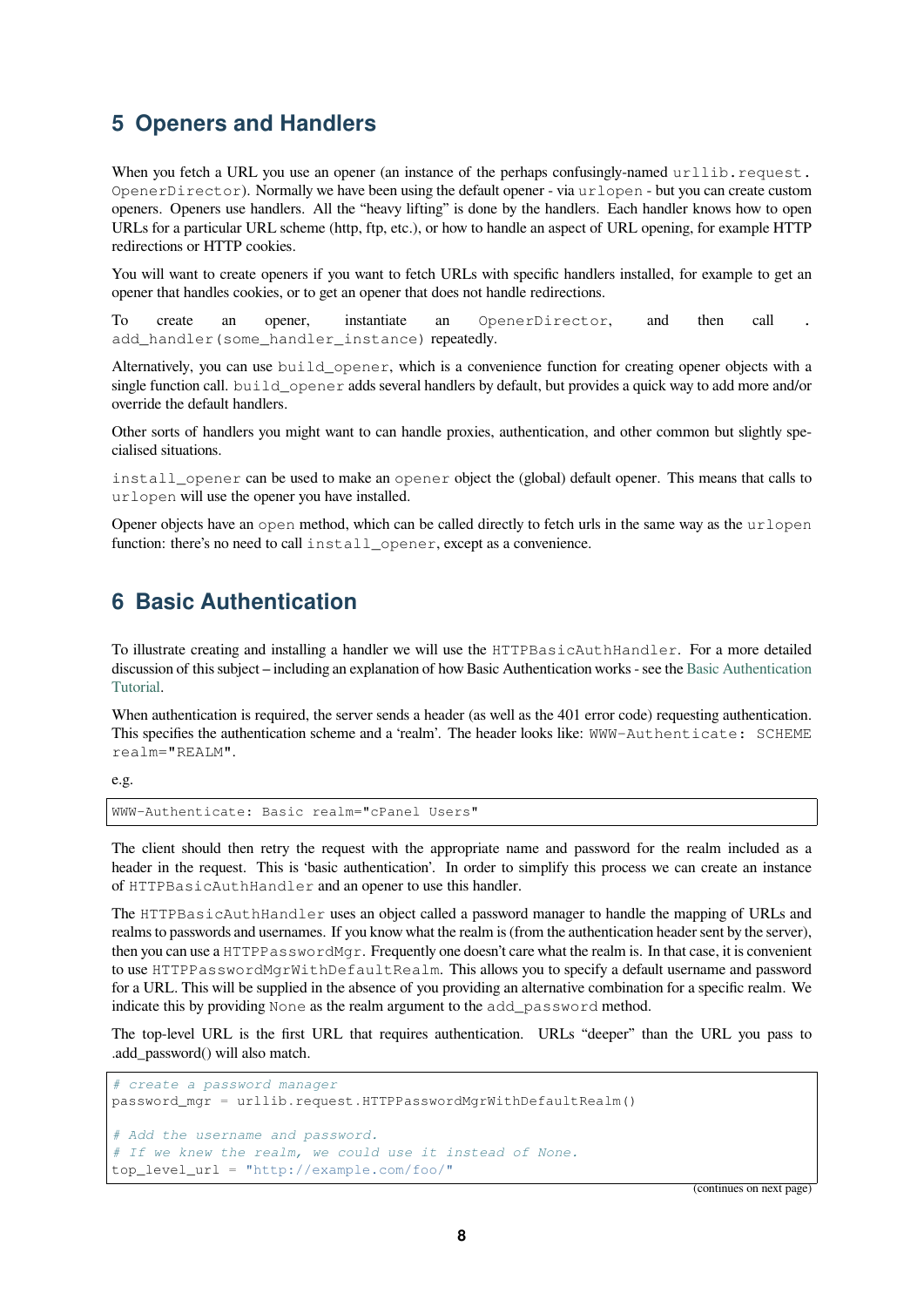```
password_mgr.add_password(None, top_level_url, username, password)
handler = urllib.request.HTTPBasicAuthHandler(password_mgr)
# create "opener" (OpenerDirector instance)
opener = urllib.request.build_opener(handler)
# use the opener to fetch a URL
opener.open(a_url)
# Install the opener.
# Now all calls to urllib.request.urlopen use our opener.
urllib.request.install_opener(opener)
```
Note: In the above example we only supplied our HTTPBasicAuthHandler to build\_opener. By default openers have the handlers for normal situations –  $Pfbox{rev}$  if a proxy setting such as an http\_proxy environment variable is set), UnknownHandler, HTTPHandler, HTTPDefaultErrorHandler, HTTPRedirectHandler, FTPHandler, FileHandler, DataHandler, HTTPErrorProcessor.

top\_level\_url is in fact *either* a full URL (including the 'http:' scheme component and the hostname and optionally the port number) e.g. "http://example.com/" *or* an "authority" (i.e. the hostname, optionally including the port number) e.g. "example.com" or "example.com:8080" (the latter example includes a port number). The authority, if present, must NOT contain the "userinfo" component - for example "joe:password@example.com" is not correct.

### **7 Proxies**

<span id="page-8-0"></span>**urllib** will auto-detect your proxy settings and use those. This is through the  $P_{T}$ oxyHandler, which is part of the normal handler chain when a proxy setting is detected. Normally that's a good thing, but there are occasions when it may not be helpful<sup>5</sup>. One way to do this is to setup our own ProxyHandler, with no proxies defined. This is done using similar steps to setting up a Basic Authentication handler:

```
>>> proxy_support = urllib.request.ProxyHandler({})
>>> opener = urllib.request.build_opener(proxy_support)
>>> urllib.request.install_opener(opener)
```
Note: Currently urllib.request *does not* support fetching of https locations through a proxy. However, this can be enabled by extending urllib.request as shown in the recipe $6$ .

**Note:** HTTP\_PROXY will be ignored if a variable REQUEST[\\_](#page-8-2)METHOD is set; see the documentation on getproxies().

<sup>&</sup>lt;sup>5</sup> In my case I have to use a proxy to access the internet at work. If you attempt to fetch *localhost* URLs through this proxy it blocks them. IE is set to use the proxy, which urllib picks up on. In order to test scripts with a localhost server, I have to prevent urllib from using the proxy.

<span id="page-8-2"></span><span id="page-8-1"></span><sup>6</sup> urllib opener for SSL proxy (CONNECT method): ASPN Cookbook Recipe.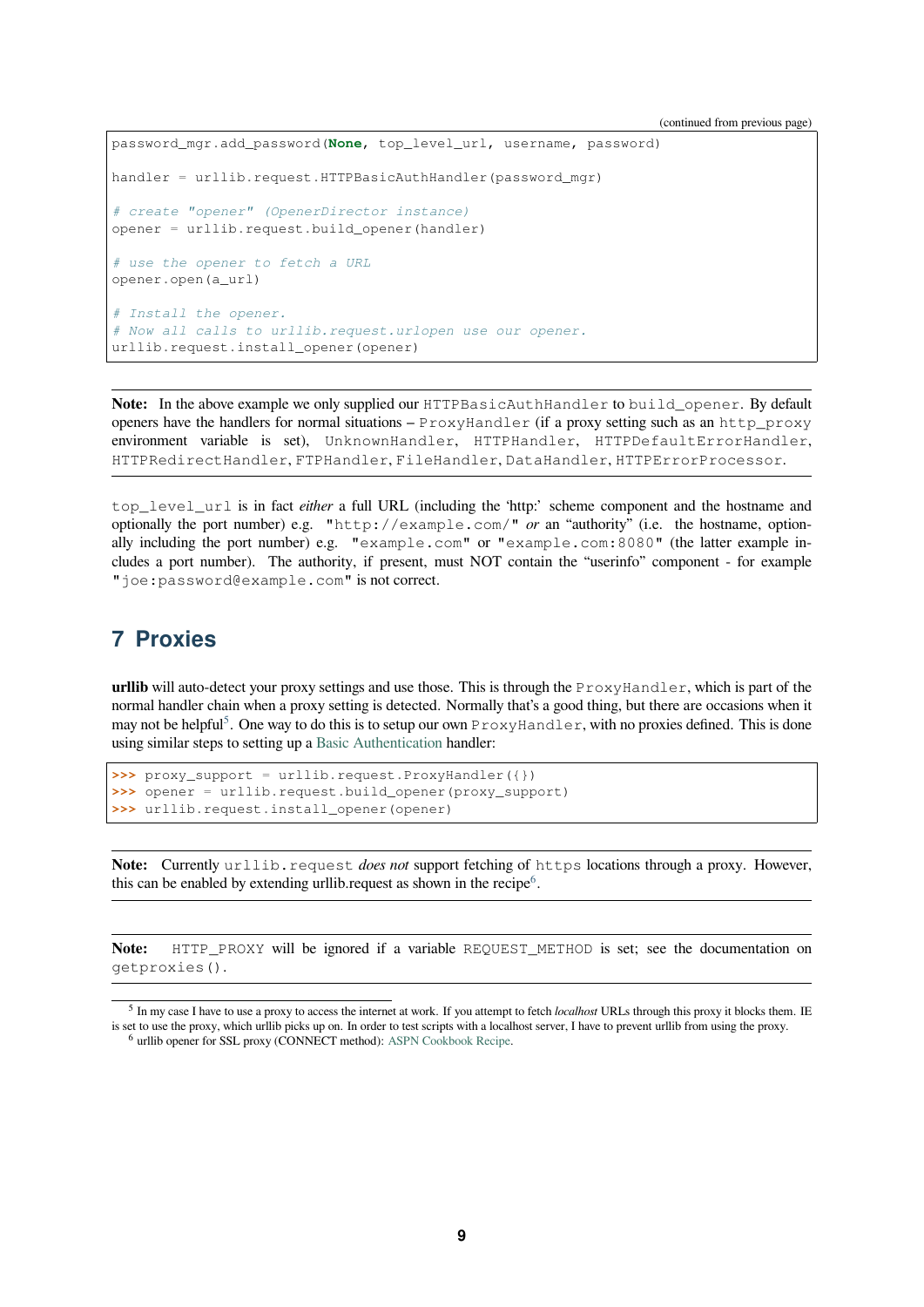### <span id="page-9-0"></span>**8 Sockets and Layers**

The Python support for fetching resources from the web is layered. urllib uses the http.client library, which in turn uses the socket library.

As of Python 2.3 you can specify how long a socket should wait for a response before timing out. This can be useful in applications which have to fetch web pages. By default the socket module has *no timeout* and can hang. Currently, the socket timeout is not exposed at the http.client or urllib.request levels. However, you can set the default timeout globally for all sockets using

```
import socket
import urllib.request
# timeout in seconds
timeout = 10socket.setdefaulttimeout(timeout)
# this call to urllib.request.urlopen now uses the default timeout
# we have set in the socket module
req = urllib.request.Request('http://www.voidspace.org.uk')
response = urllib.request.urlopen(req)
```
### **9 Footnotes**

This document was reviewed and revised by John Lee.